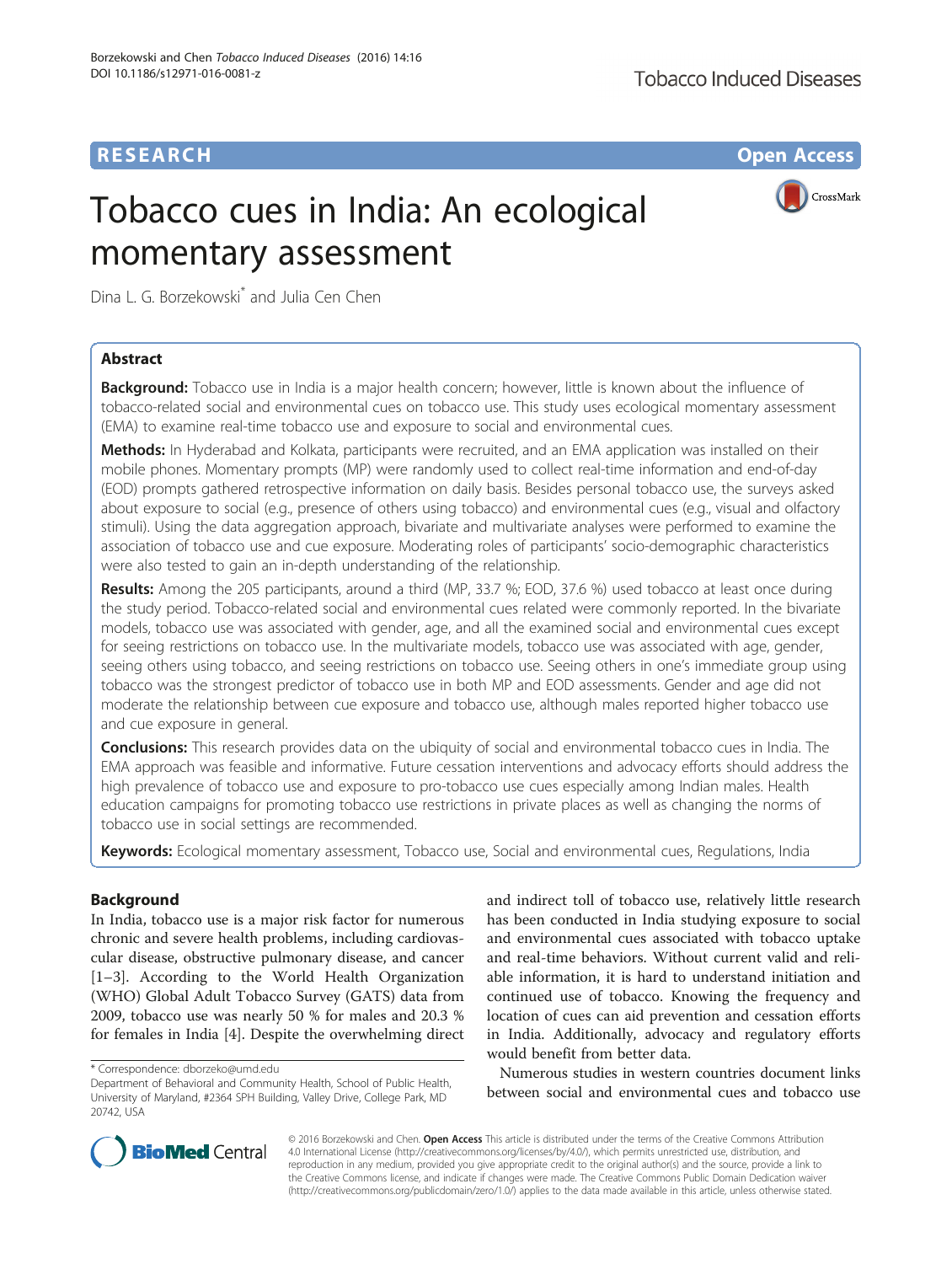and behaviors. In the U.S., smoking is more likely to occur during social occasions and around bars and restaurants [\[5](#page-8-0)] or during breaks between formal activities; [\[6](#page-8-0)] by contrast, tobacco use is significantly less likely to happen when people are engaged in structured, workrelated activities [\[5](#page-8-0)]. Others' smoking can stimulate craving for tobacco use [[7, 8](#page-8-0)] or actual tobacco use, [\[5](#page-8-0)] mainly by providing visual and olfactory sensory cues [[9, 10](#page-8-0)]. Additionally, perceived social norms around use tobacco products can encourage smoking [\[11](#page-8-0), [12](#page-8-0)]. The research is mixed as to whether it makes a difference if one thinks "others" who are smoking are known acquaintances or strangers [[13](#page-8-0), [14](#page-8-0)].

Environmental cues also influence tobacco use. Laboratory studies show that visual and olfactory stimuli can increase cardiovascular activation, including blood pressure and heart rate, and directly prompt tobacco use [[9, 15](#page-8-0)–[17\]](#page-9-0). Additionally, pro- and anti-tobacco messages delivered through media (i.e., newspapers, radio, TV, and the Internet, etc.) affect tobacco behaviors [[18](#page-9-0)–[20](#page-9-0)]. Considerable evidence indicates that cigarette advertising is related to increased tobacco consumption, especially among teenagers and young adults [[20, 21\]](#page-9-0). One U.S. study of real-time exposure to pro-tobacco marketing and media found that exposure was significantly associated with greater current and future smoking intentions [[19\]](#page-9-0). Reported smoking restrictions is another important environmental exposure influencing craving for smoking [[10\]](#page-8-0) and smoking [[5\]](#page-8-0). Researchers have found the odds of smoking were reduced by 64 % when smoking was forbidden; conversely, the odds were increased 119 % when smoking was allowed [\[5](#page-8-0)]. A cross-sectional study found that smoking restrictions were related to lower smoking prevalence at home, public places and schools [\[22\]](#page-9-0).

A major concern with tobacco research is that retrospective data is not just subject to random error but also is fraught with systematic bias, which can distort recall even after relatively short intervals [\[23\]](#page-9-0). For example, reported experiences are more likely if the experience is emotionally salient or unique; routine experiences are less likely to be reported [[24\]](#page-9-0). An alternative approach to assessing situational or contextual associations with public health behaviors is Ecological Momentary Assessment (EMA) [[24\]](#page-9-0). EMA collects real-time data about participants' natural environments. Two approaches of EMA include fixed and random prompts. The random approach involves signaling participants at different times throughout the day. With the fixed approach, assessments are expected and regular (e.g., once a day at noon) [[24\]](#page-9-0). Although the fixed approach still requires a brief period of recall, it may serve as a proxy for the random approach [[25\]](#page-9-0).

Published EMA studies have explored associations of immediate and predictive antecedents, as well as contextual

factors, with smoking behaviors [[19](#page-9-0), [26](#page-9-0)–[29\]](#page-9-0). These studies, however, have only been done in the U.S. and other developed countries. Our study is the first to be done in a loweror middle-income country (LMIC). In the Indian cities of Hyderabad and Kolkata, we collected data using the two aforementioned EMA approaches. Amongst a sharp worldwide increase of mobile phone penetration over the past decade, mobile phones are a practical way to collect realtime public health data. India had more mobile phone subscriptions in 2011 than Africa, the Middle East, and Europe—72 out of every 100 inhabitants in India have a mobile/cellular subscription [\[30\]](#page-9-0). Adults aged 18 to 24 years also make up a higher-than-average proportion of mobile phone users at 13 % [\[30\]](#page-9-0).

Our objective for this work was to identify exposure to social and environmental tobacco-related cues and examine associations with demographic and tobacco use experience. We hypothesized that participants' exposures to social and environmental cues differ by gender, age, employment, education, as well as their tobacco use status. The purpose of such work was to inform future research and advocacy efforts in India and other LMICs.

# **Methods**

# Participant recruitment and training

Participants were recruited through schools and colleges, work offices, and popular neighborhood places in Hyderabad and Kolkata, India. Inclusion criteria for the study included possession of an Android-series mobile phone, or one with similar functions and application capabilities. During recruitment, an effort was made to recruit a sample where half the participants, both males and females, are tobacco users, in order to have an adequate number of participants from both groups. All participants were adults (over 18 years of age) and provided written consent to join the study. The study was approved by Institutional Review Boards at the Johns Hopkins Bloomberg School of Public Health and the University of Maryland, as well as from the Biomedical Ethics Committee in India. After recruitment, a training session was held to familiarize the participants with the study procedures. Researchers installed the EMA application (app) on the participants' mobile phones and time was allotted for practicing with the app. Participants received a month of unlimited data for their phones as well as a flash drive at the completion of the study. The app recorded incomplete or timed-out surveys as "expired" in the dataset and did not record partial responses. If participants turned off their phones or if phones were in a poor reception area, the app would mark data as missing or display blank cells in the dataset.

## Study procedures

From January to May 2014, in staggered time periods, participants were randomly signaled 5–8 times per day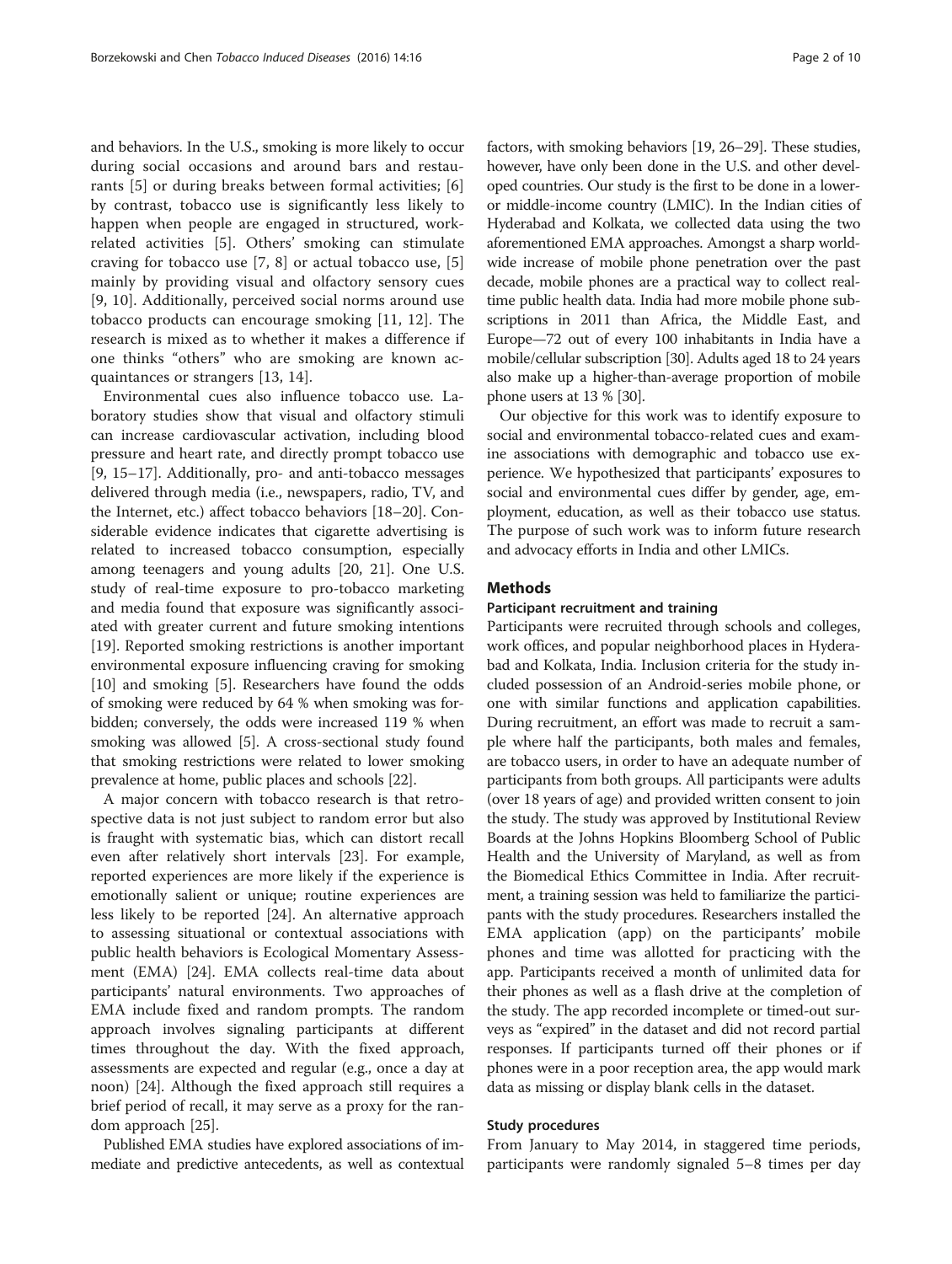for ten consecutive days during waking hours (defined as 8 am to 10 pm) on their mobile phone, which instructed them to take the momentary prompt (MP) survey. The end of day (EOD) survey was programmed to send at 10 pm each day during the study period [\[5,](#page-8-0) [24](#page-9-0), [31\]](#page-9-0). The same set of questions in the two surveys was used each time, though the order of MP questions changed to counterbalance the effects of item sequencing [[24](#page-9-0)] and prevent response fatigue. Participants had 30 min to respond to a prompt once they started; the dataset would mark it as expired if they did not finish in this time. If participants were unable to use their phone when signaled, for example during a meeting or while driving, they could put the app on hold or "snooze" for up to 20 min. After 20 min, the participant could no longer take that particular survey and it would be sent back as expired. All surveys were programmed to send to the users automatically, and participants could not manually or self-initiate a prompt.

## **Measures**

The MP and EOD surveys included multiple-choice questions adapted from similar EMA questionnaires typically done in the U.S., [[32\]](#page-9-0) combined with adapted portions of the WHO Global Adult Tobacco Survey (GATS) [[2\]](#page-8-0). Baseline characteristics included: 1) Sex (Male, Female), 2) Education Level (< College degree,  $\geq$ College degree), 3) Employment Status (Unemployed, Employed), and 4) Household Car Ownership (No, Yes). Age (in years) was used a continuous variable. Since tobacco is consumed in various forms in India, this study included questions about smoked and smokeless tobacco [[33, 34](#page-9-0)]. To answer real-time tobacco use, participants responded to the MP question "Are you currently using a tobacco product?" The EOD survey asked "Did you use any tobacco products today?" Participants could answer "no", "yes, smoke tobacco", or "yes, smokeless tobacco" in both assessments. The MP and EOD surveys asked about potential exposures associated with tobacco use. Social exposure included presence of other tobacco users (no, others in one's group, and other's in one's sight). Environmental exposures were the sight of others using tobacco, the visual and olfactory cues of tobacco use, the sight of pro-and anti-tobacco messages, and known restrictions of tobacco use. The MP assessment also captured participants' locations and companionship at the time they were signaled. Locations included private places (i.e. homes and cars), work/school, public setting (e.g., restaurants, bars, stores, places of worship, etc.), and outside. Companionship responses included alone, with family, and with friends/coworkers/strangers. The EOD assessment did not capture the measures location and companionship, and for the social cue presence of other tobacco users, it only allowed the answer choices of "yes" or "no."

#### Data analysis

On average, the resulting completion rates for MP and EOD were  $0.47$  (SD = 0.21) and 0.73 (SD = 0.27), respectively. Participants spent  $3.84$  (SD = 2.21) and  $3.62$  (SD = 2.82) minutes to complete the MP and EOD surveys, respectively. Analyses were performed on these completed MP and EOD reports (5,603 for MP survey and 988 for EOD survey) and the expired prompts (3,477 for MP survey and 124 for EOD survey) were dropped from the final analysis as all of the responses were missing. A separate paper describes with great detail the feasibility of EMA with this sample, exploring what predicted compliance [\[35\]](#page-9-0). It was found that employment status was the only predictor of MP or EOD compliance. Based on this work, researchers concluded that EOD assessments might be preferable, as they involved lower researcher and participant burden and were consistently correlated with MP responses [[35\]](#page-9-0).

For this study, the unit of analysis was individual participant. Participants were considered tobacco users if in either the MP or EOD assessments they reported using tobacco anytime during the 10-day study period. Similar methods were used to measure social and environmental exposures —participants were considered having these exposures if they reported these exposures anytime during the study, in either MP or EOD assessments. Student t- and chi-square tests were used to analyze 1) the differences of social and environmental exposures between sex, age, education, and income; and 2) the association of EMA tobacco use status with reported social and environmental cues. Significance level was set at 0.05. Data analysis was performed using SPSS 22.0 [[36\]](#page-9-0).

# Results

Table [1](#page-3-0) offers information about the sample of 205 participants broke down by tobacco use status according to MP and EOD assessments. Males (40.7 %) were more likely to use tobacco than females (20.0 %) according to the MP assessment  $(X^2 (df = 1) = 8.88, p < 0.01)$ , and older participants ( $M = 26.3$ ,  $SD = 6.8$ ) were more likely to use tobacco than younger participants ( $M = 24.2$ ,  $SD = 5.6$ ) according to the EOD assessment (t  $(203) = -2.47$ ,  $p < 0.05$ ). About 33.7 % and 37.6 % ( $N = 69$  and 77) of the participants used smoke or smokeless tobacco over the period of assessment according to the MP and EOD surveys, respectively. Table [2](#page-4-0) presents information about various tobacco-related cues reported through the MP and EOD assessments.

## Results from Momentary Prompts (MP)

A third of the participants (33.7 %,  $n = 69$ ) reported tobacco use when they were promoted through the MP assessment, at least once during the study period. All of the participants who reported tobacco use smoked some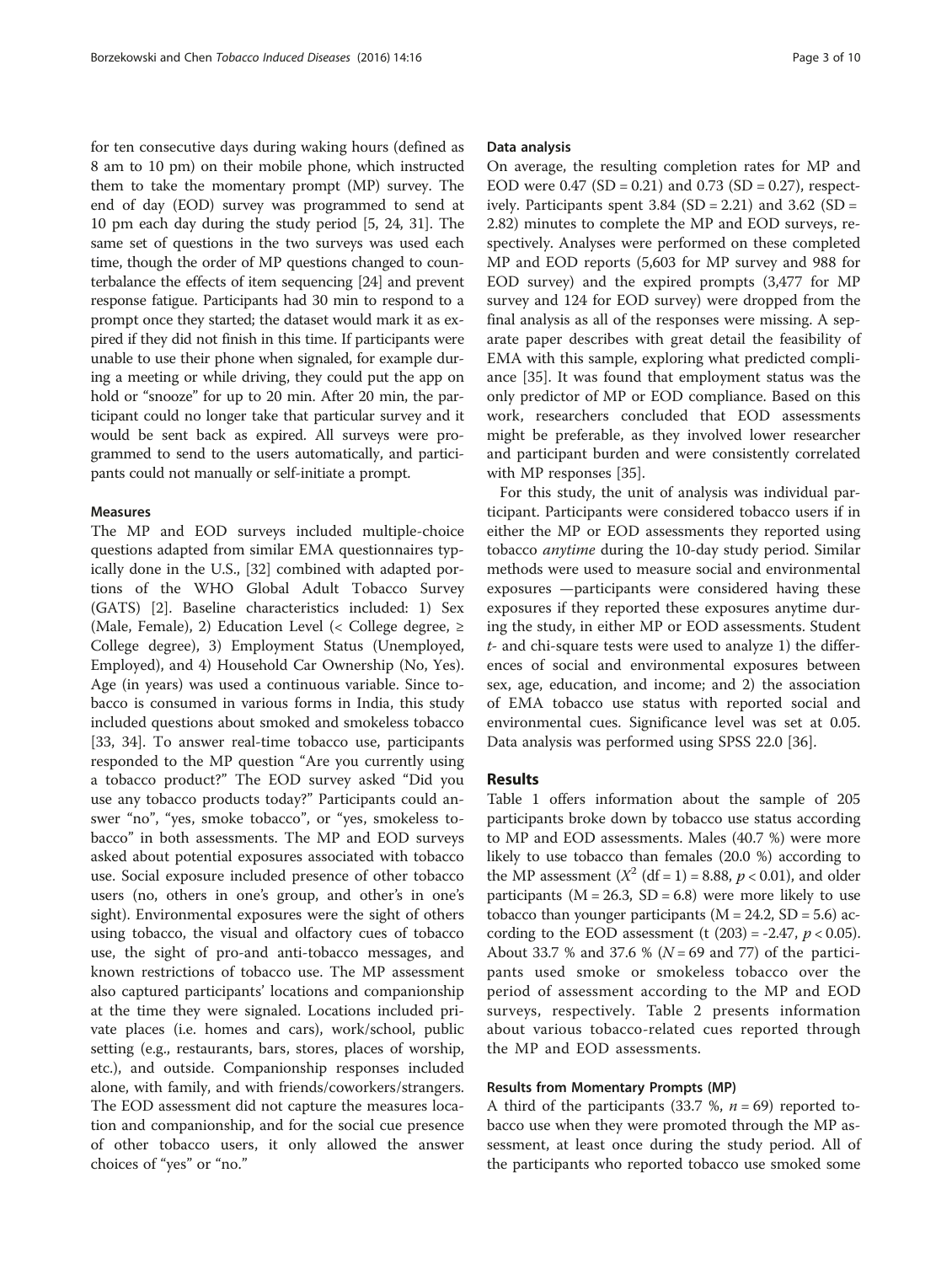|                                           | MP tobacco use |              |              |                        | EOD tobacco use  |              |              |         |  |  |
|-------------------------------------------|----------------|--------------|--------------|------------------------|------------------|--------------|--------------|---------|--|--|
|                                           | Total          | <b>No</b>    | Yes          |                        | Total            | No           | Yes          |         |  |  |
|                                           |                | N(%)         | N(% )        | P                      |                  | N(% )        | N(%)         | P       |  |  |
|                                           |                | 136 (66.3)   | 69 (33.66)   |                        |                  | 128 (62.4)   | 77 (37.56)   |         |  |  |
| Age <sup>a</sup>                          | 24.99 (6.15)   | 24.81 (6.07) | 25.35 (6.33) | 0.55                   | Age <sup>a</sup> | 24.99 (6.15) | 26.34 (6.80) | < 0.05  |  |  |
| Sex                                       |                |              |              |                        |                  |              |              |         |  |  |
| Male                                      | 135 (65.85)    | 80 (58.82)   | 55 (79.71)   | < 0.01                 | 135 (65.85)      | 79 (61.72)   | 56 (72.73)   | 0.11    |  |  |
| Female                                    | 70 (34.15)     | 56 (41.18)   | 14 (20.29)   |                        | 70 (34.15)       | 49 (38.28)   | 21 (27.28)   |         |  |  |
| Education level                           |                |              |              |                        |                  |              |              |         |  |  |
| < College degree                          | 133 (65.84)    | 89 (66.92)   | 44 (63.77)   | 0.65                   | 133 (65.84)      | 88 (69.84)   | 45 (59.21)   | 0.12    |  |  |
| $\geq$ College degree                     | 69 (34.16)     | 44 (33.08)   | 25 (36.23)   |                        | 69 (34.16)       | 38 (30.16)   | 31 (40.79)   |         |  |  |
| Employment status                         |                |              |              |                        |                  |              |              |         |  |  |
| Employed                                  | 58 (28.29)     | 34 (25.00)   | 24 (34.78)   | 0.27                   | 58 (28.29)       | 32 (25.00)   | 26 (33.77)   | 0.34    |  |  |
| Unemployed                                | 28 (13.66)     | 21 (15.44)   | 7(10.14)     |                        | 28 (13.66)       | 17 (13.28)   | 11 (14.29)   |         |  |  |
| Student                                   | 119 (58.05)    | 81 (59.56)   | 38 (55.07)   |                        | 119 (58.05)      | 79 (61.72)   | 40 (51.95)   |         |  |  |
| Car ownershipb                            |                |              |              |                        |                  |              |              |         |  |  |
| No                                        | 78 (39.00)     | 51 (38.06)   | 27 (40.91)   | 0.70                   | 78 (39.00)       | 50 (39.68)   | 28 (37.84)   | 0.80    |  |  |
| Yes                                       | 122 (61.00)    | 83 (61.94)   | 39 (59.09)   |                        | 122 (61.00)      | 76 (60.32)   | 46 (62.16)   |         |  |  |
| Saw others using tobacco (in one's group) |                |              |              |                        |                  |              |              |         |  |  |
| No                                        | 154 (75.12)    | 127 (93.38)  | 27 (39.13)   | < 0.001                | 106 (51.71)      | 93 (72.66)   | 13 (16.88)   | < 0.001 |  |  |
| Yes                                       | 51 (24.88)     | 9(6.62)      | 42 (60.87)   |                        | 99 (48.29)       | 35 (27.34)   | 64 (83.12)   |         |  |  |
| Saw others using tobacco (in one's view)  |                |              |              |                        |                  |              |              |         |  |  |
| No                                        | 117 (57.07)    | 93 (68.38)   | 24 (34.78)   | < 0.001                | 88 (42.93)       | 66 (51.56)   | 22 (28.57)   | < 0.01  |  |  |
| Yes                                       | 88 (42.93)     | 43 (31.62)   | 45 (65.22)   |                        | 117 (57.07)      | 62 (48.44)   | 55 (71.43)   |         |  |  |
| Saw visual cues of tobacco use            |                |              |              |                        |                  |              |              |         |  |  |
| No                                        | 86 (41.95)     | 68 (50.00)   | 18 (26.09)   | < 0.01                 | 65 (31.71)       | 57 (44.53)   | 8 (10.39)    | < 0.001 |  |  |
| Yes                                       | 119 (58.05)    | 68 (50.00)   | 51 (73.91)   |                        | 140 (68.29)      | 71 (55.47)   | 69 (89.61)   |         |  |  |
| Smelled olfactory cues of tobacco use     |                |              |              |                        |                  |              |              |         |  |  |
| No                                        | 42 (20.49)     | 42 (30.88)   | 0(0.00)      | $< 0.001$ <sup>*</sup> | 61 (29.76)       | 54 (42.19)   | 7(9.09)      | < 0.001 |  |  |
| Yes                                       | 163 (79.51)    | 94 (69.12)   | 69 (100.00)  |                        | 144 (70.24)      | 74 (57.81)   | 70 (90.91)   |         |  |  |
| Saw pro-tobacco messages                  |                |              |              |                        |                  |              |              |         |  |  |
| No                                        | 89 (43.41)     | 73 (53.68)   | 16 (23.19)   | < 0.001                | 150 (73.17)      | 110 (85.94)  | 40 (51.95)   | < 0.001 |  |  |
| Yes                                       | 116 (56.59)    | 63 (46.32)   | 53 (76.81)   |                        | 55 (26.83)       | 18 (14.06)   | 37 (48.05)   |         |  |  |
| Saw anti-tobacco messages                 |                |              |              |                        |                  |              |              |         |  |  |
| No                                        | 48 (23.41)     | 38 (27.94)   | 10 (14.49)   | < 0.05                 | 85 (41.46)       | 70 (54.69)   | 15 (19.48)   | < 0.001 |  |  |
| Yes                                       | 157 (76.59)    | 98 (72.06)   | 59 (85.51)   |                        | 120 (58.54)      | 58 (45.31)   | 62 (80.52)   |         |  |  |
| Saw restrictions of tobacco use           |                |              |              |                        |                  |              |              |         |  |  |
| No                                        | 24 (11.71)     | 13 (9.56)    | 11 (15.94)   | 0.179                  | Not Available    |              |              |         |  |  |
| Yes                                       | 181 (88.29)    | 123 (90.44)  | 58 (84.06)   |                        |                  |              |              |         |  |  |

<span id="page-3-0"></span>

|  |  |  |  |  |  |  | Table 1 Baseline characteristics and exposure to social and environmental cues by tobacco use, MP and EOD assessments (N = 205) |  |  |  |  |  |  |  |  |  |  |  |  |
|--|--|--|--|--|--|--|---------------------------------------------------------------------------------------------------------------------------------|--|--|--|--|--|--|--|--|--|--|--|--|
|--|--|--|--|--|--|--|---------------------------------------------------------------------------------------------------------------------------------|--|--|--|--|--|--|--|--|--|--|--|--|

The significance level was obtained from the Fisher's exact test due to small data cell<br><sup>a</sup>Age (years) reported in moap and standard doviation (range = 19 to 28, modium year

 $a$ Age (years) reported in mean and standard deviation (range = 18 to 38, medium years = 22)

 $bN = 200$ ; five missing

form of tobacco and 38 (55.1 %) of them also reported using smokeless tobacco. Among the 69 people who used tobacco, 26 (37.7 %) only reported use at a single MP, 9 (13.1 %) at two prompts, and 34 (49.3 %) at three

or more prompts. Similar frequencies appeared for the use of smokeless tobacco. Among those 38 dual users, 11 (28.9 %) of them reported tobacco use at a single MP, 5 (13.2 %) at two prompts and 22 (57.9 %) at 3 or more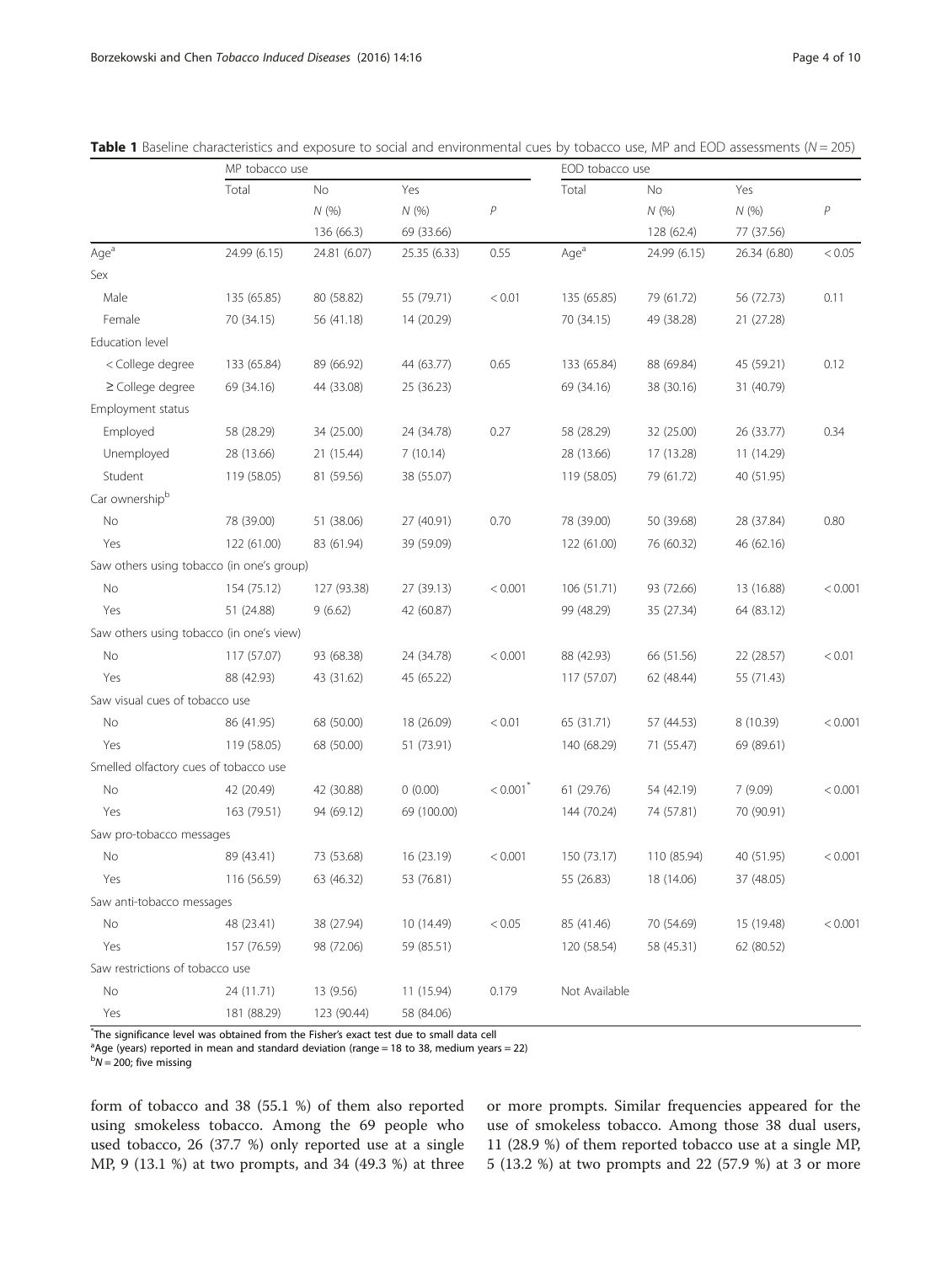|                                           |            | MP tobacco use <sup>a</sup> |           |               | EOD tobacco use <sup>b</sup> |           |  |  |  |
|-------------------------------------------|------------|-----------------------------|-----------|---------------|------------------------------|-----------|--|--|--|
|                                           | <b>AOR</b> | $\Box$                      | $P$ value | <b>AOR</b>    | CI                           | $P$ value |  |  |  |
| Age                                       | 0.94       | $0.85 - 1.03$               | 0.16      | 1.11          | $1.01 - 1.21$                | < 0.05    |  |  |  |
| Sex                                       |            |                             |           |               |                              |           |  |  |  |
| Female                                    | Reference  |                             |           | Reference     |                              |           |  |  |  |
| Male                                      | 3.10       | $1.07 - 8.94$               | < 0.05    | 1.91          | $0.69 - 5.28$                | 0.22      |  |  |  |
| Education level                           |            |                             |           |               |                              |           |  |  |  |
| ≥ College degree                          | Reference  |                             |           | Reference     |                              |           |  |  |  |
| < College degree                          | 0.69       | $0.27 - 1.80$               | 0.45      | 0.47          | $0.19 - 1.13$                | 0.09      |  |  |  |
| Employment status                         |            |                             |           |               |                              |           |  |  |  |
| Employed                                  | Reference  |                             |           | Reference     |                              |           |  |  |  |
| Unemployed                                | 0.36       | $0.09 - 1.47$               | 0.16      | 1.25          | $0.34 - 4.63$                | 0.73      |  |  |  |
| Student                                   | 0.72       | $0.24 - 2.29$               | 0.57      | 1.52          | $0.52 - 4.47$                | 0.45      |  |  |  |
| Car ownership                             |            |                             |           |               |                              |           |  |  |  |
| <b>No</b>                                 | Reference  |                             |           | Reference     |                              |           |  |  |  |
| Yes                                       | 0.90       | $0.38 - 2.17$               | 0.82      | 1.48          | $0.64 - 3.43$                | 0.36      |  |  |  |
| Saw others using tobacco (in one's group) |            |                             |           |               |                              |           |  |  |  |
| No                                        | Reference  |                             |           | Reference     |                              |           |  |  |  |
| Yes                                       | 21.1       | 7.61-58.74                  | < 0.001   | 16.3          | 5.94-44.82                   | < 0.001   |  |  |  |
| Saw others using tobacco (in one's view)  |            |                             |           |               |                              |           |  |  |  |
| No                                        | Reference  |                             |           | Reference     |                              |           |  |  |  |
| Yes                                       | 1.27       | $0.52 - 3.11$               | 0.60      | 4.76          | 1.79-12.65                   | < 0.01    |  |  |  |
| Saw visual cues of tobacco use            |            |                             |           |               |                              |           |  |  |  |
| No                                        | Reference  |                             |           | Reference     |                              |           |  |  |  |
| Yes                                       | 3.17       | $1.25 - 8.04$               | < 0.05    | 1.09          | $0.33 - 3.56$                | 0.89      |  |  |  |
| Saw pro-tobacco messages                  |            |                             |           |               |                              |           |  |  |  |
| No                                        | Reference  |                             |           | Reference     |                              |           |  |  |  |
| Yes                                       | 2.75       | $0.97 - 1.79$               | 0.06      | 2.24          | $0.91 - 5.49$                | 0.08      |  |  |  |
| Saw anti-tobacco messages                 |            |                             |           |               |                              |           |  |  |  |
| <b>No</b>                                 | Reference  |                             |           | Reference     |                              |           |  |  |  |
| Yes                                       | 0.50       | $0.14 - 1.72$               | 0.27      | 0.99          | $0.37 - 2.60$                | 0.98      |  |  |  |
| Saw restrictions of tobacco use           |            |                             |           | Not Available |                              |           |  |  |  |
| No                                        | Reference  |                             |           |               |                              |           |  |  |  |
| Yes                                       | 0.27       | $0.08 - 0.83$               | < 0.05    |               |                              |           |  |  |  |

<span id="page-4-0"></span>Table 2 Multivariate analysis of tobacco use by baseline characteristics and cue exposures, MP and EOD assessments ( $N = 205$ )

 ${}^{\bf a}R^2 = 0.37$ <br> ${}^{\bf b}P^2 = 0.36$  ${}^{b}R^{2} = 0.36$ 

prompts. Only sex was associated with self-reported use of tobacco; 40.7 % of males compared to 20.0 % of females used tobacco at least once  $(X^2 \text{ (df = 1)} = 8.9,$  $p < 0.01$ ). Tobacco use occurred most frequently when participants were at home or in a car  $(53.6 \, %), n =$ 37), less frequently when they were outside or in other places (47.8 %,  $n = 33$ ) or public settings (44.9 %,  $n = 31$ ), and least frequently when at work or at school (40.6 %, n = 28). In terms of companionship, tobacco use occurred most frequently when participants were with friends, coworkers and others (71.0 %,  $n = 49$ ) and less frequently when alone (46.4 %,  $n = 32$ ) and least frequently when with families (40.6 %,  $n = 28$ ).

Through MP assessments, about half (48.8 %,  $n = 100$ ) of the sample indicated that they had been in the presence of another tobacco user during the study period. Among those who reported others using tobacco, 34 (34.0 %) of them reported such presence once, and 66 (66.0 %) reported more than once. Presence of other tobacco users was most frequently seen outside or in other places (60.0 %,  $n = 60$ ) and private places (59.0 %,  $n =$ 59), less frequently in public settings (31.0 %,  $n = 31$ ) and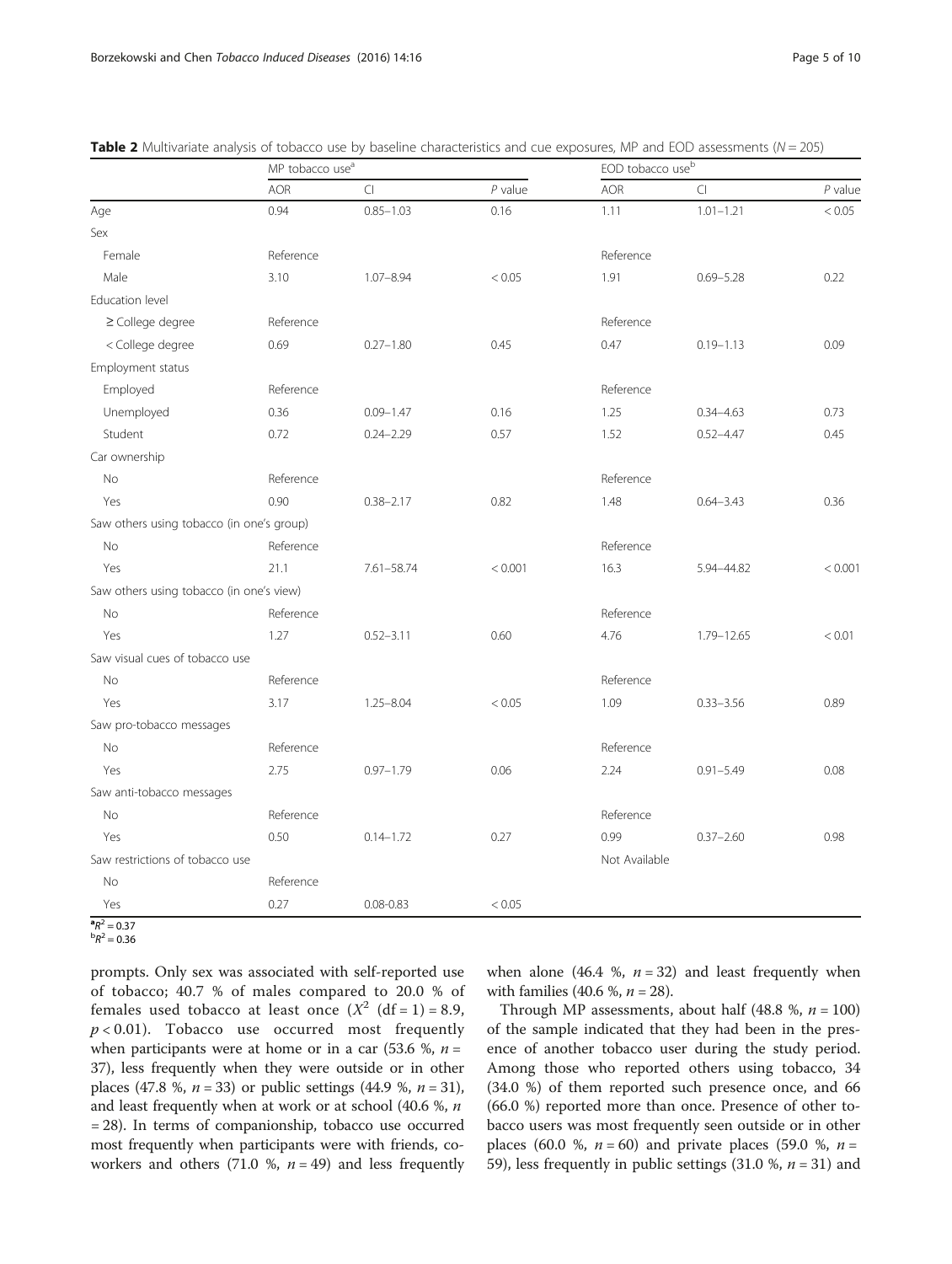school and workplaces (29.0 %,  $n = 29$ ). Of these 100 participants who reported seeing other tobacco users, half (51.0 %,  $n = 51$ ) of them reported seeing these tobacco users in their immediate group, and most (88.0 %,  $n = 88$ ) reported seeing these tobacco users in their view. Males (31.1 %,  $n = 42$ ) were more likely to be with other tobacco users in their immediate group, compared to females (12.9 %,  $n = 9$ ,  $X^2$  (df = 1) = 8.2,  $p < 0.01$ ). A much higher percentage of tobacco users (81.2 %,  $n = 56$ ) reported this social cue compared to non-tobacco users  $(32.4 %$ ,  $n = 44) (X<sup>2</sup> (df = 1) = 43.6, p < 0.001).$ 

More than half encountered visual (58.1 %,  $n = 119$ ) and the majority of the participants experienced olfactory (79.5 %,  $n = 163$ ) cues of tobacco use, during the 10 day study period. Among these who encountered visual cues, around 28.6 % of them  $(n = 34)$  had this exposure just once, while 71.4 % ( $n = 85$ ) of them had this exposure two or more times. Among those reporting olfactory cues of tobacco use, around 23.3 % of them  $(n = 38)$  had the exposure once, while many more (76.7 %,  $n = 125$ ) had experienced this exposure two or more times. Visual cues were most frequently reported in private settings (62.2 %,  $n = 74$ ), slightly less frequently outside or in other places (52.9 %,  $n = 63$ ), and least frequently in public settings (30.3 %,  $n = 36$ ). Similarly, olfactory cues were most frequently reported in private settings (73.6 %,  $n = 120$ ), less frequently outside or in other places (48.5 %,  $n = 79$ ), and least frequently in public settings  $(31.3 \, %, n = 51)$ . No demographic variables were associated with reported visual cues, but a significantly higher percentage of tobacco users (73.9 %,  $n = 51$ ) encountered this type of cue than non-tobacco users  $(50.0 %, n = 68, ...)$  $X^2$  (df = 1) = 20.8, p < 0.01). Sex was related to encountering olfactory cues (87.4 % of males vs. 64.3 % of females,  $X^2$  (df = 1) = 15.1,  $p < 0.001$ ) as was employment (89.7 % of employed, 64.3 % of unemployed, and 78.2 % of students,  $X^2$  (df = 2) = 78,  $p < 0.05$ ). Tobacco use status was also related to reporting olfactory cues, with all (100 %) the tobacco users having this experience compared to 69.1 % of the nontobacco users  $(X^2 \text{ (df = 1)} = 26.9, p < 0.001).$ 

From the MP data, slightly more than half of the sample (56.6 %,  $n = 116$ ) reported that they had at least once been in the presence of pro-tobacco messaging. Of these 116 participants, 38 (32.8 %) reported such exposure one time and 78 (67.2 %) saw such messages two or more times. Seeing pro-tobacco messages most frequently happened in private settings (78.4 %,  $n = 91$ ), less frequently outside or in other places (35.3 %,  $n = 41$ ), and least frequently in a public setting  $(26.7 %, n = 31)$ . Sex was related to encountering pro-tobacco messages (63.0 % of males vs. 44.3 % of females,  $X^2$  (df = 1) = 6.6,  $p < 0.05$ ). Other demographics were not significant.

Around three-quarters of the tobacco users (76.8 %,  $n = 53$ ) compared to less than half of the non-tobacco users (46.3 %,  $n = 63$ ) reported seeing such cues ( $X^2$  $(df = 1) = 17.3, p < 0.001$ .

Most participants (76.6 %,  $n = 157$ ) reported seeing anti-tobacco messages through at least one MP. Among those who saw these messages, around 21.0 % of them  $(n = 33)$  said they saw messages at just one MP, while 79.0 % ( $n = 124$ ) of them had seen such messages two or more times. Anti-tobacco messages were encountered most frequently in private settings (82.2 %,  $n = 129$ ), less frequently outside or in other places (47.8 %,  $n = 75$ ), and least frequently in public settings (28.7 %,  $n = 45$ ). No demographic variables were associated with seeing anti-tobacco messages. Tobacco use was related to seeing anti-smoking messages; interestingly, a higher percentage of tobacco users reported seeing anti-smoking messages compared to non-tobacco users (85.5 % vs. 72.1 %,  $X^2$  (df = 1) = 4.6,  $p < 0.05$ ).

During the study period, most participants (88.3 %,  $n = 181$ ) had been in a setting with known tobacco use restrictions, at least once when signaled with the MP. Among those who reported awareness of restrictions, only 17 (9.4 %) of them reported being in a place with tobacco restrictions once, and most of them (90.6 %,  $n = 164$ ) reported awareness of restrictions more than once. Reporting restrictions of tobacco use occurred most frequently when one was in a private setting (85.1 %,  $n = 154$ ), and less frequently in work/school setting  $(50.3 \text{ %}, n = 91)$ , outside or other places (44.8 %,  $n = 81$ ), and public settings (40.3 %,  $n = 73$ ). Neither demographic variables nor tobacco use status were associated with being in settings with restrictions. If we consider this subsample of those in areas with reported restrictions, 15.4 % ( $n = 28$ ) were using tobacco themselves and 27.6 % ( $n = 50$ ) could see another using tobacco at that moment.

## Results from End of Day (EOD)

Around a third of the participants (37.6 %,  $n = 77$ ) reported tobacco use when they completed the EOD assessment, at least once during the 10-day study period. All participants who used tobacco reported smoking tobacco and about 41.6 % ( $n = 32$ ) of them also reported using smokeless tobacco. Among the 77 people who used tobacco, slightly less than half  $(44.2 \, %, n = 34)$  only reported use at a single EOD, 14.3 %  $(n = 11)$  at two EODs, and 41.6 %  $(n = 32)$  at 3 or more EODs. Compared to the use of the overall tobacco, the use of smokeless tobacco was less frequent. Among 32 people who reported using smokeless tobacco from EOD assessment, most of them (75.8 %,  $n = 25$ ) only reported use at a single EOD, two (6.3 %) people and five (15.6 %) people reported the use at two and three or more EODs,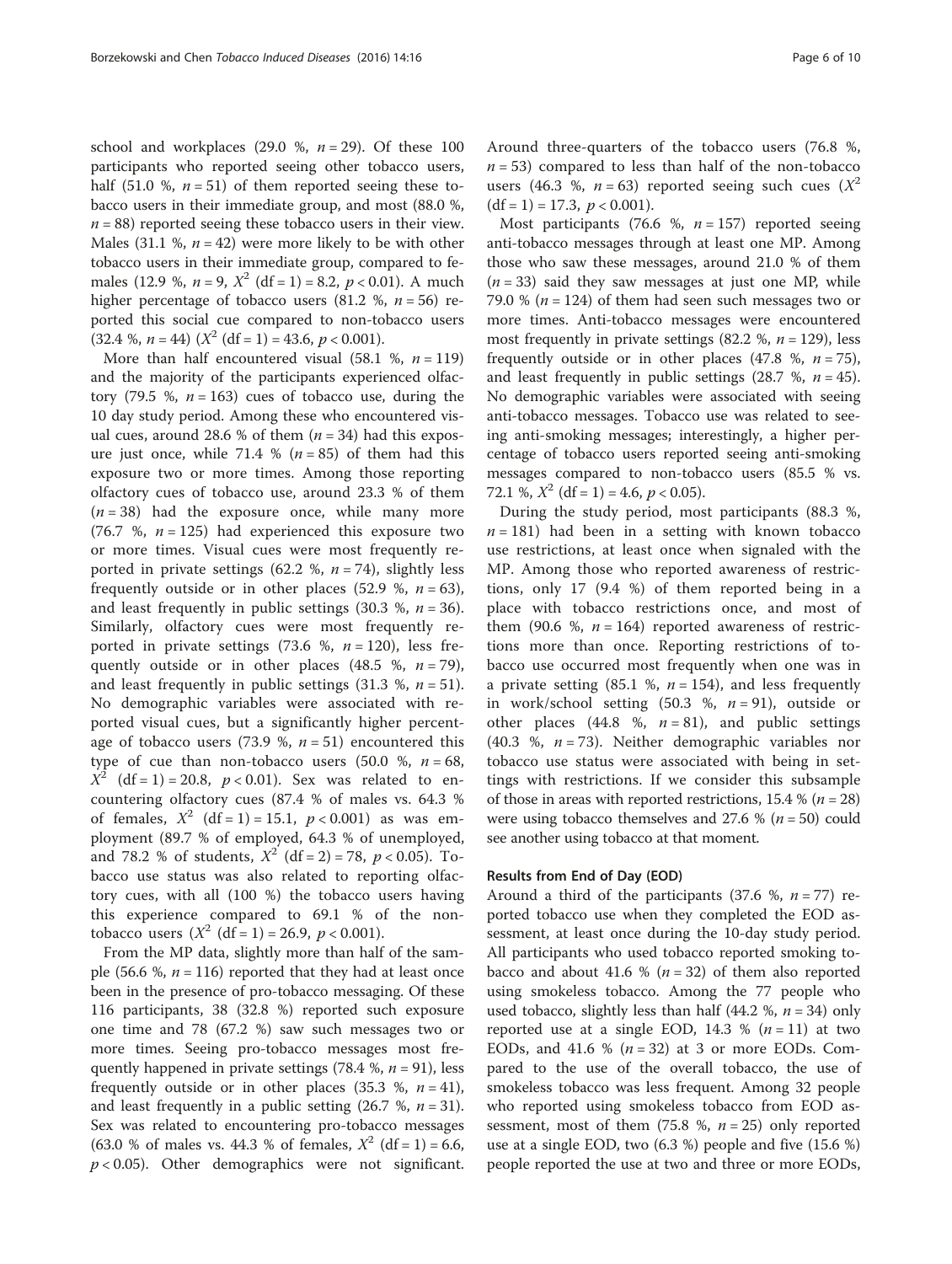respectively. Through the EOD reports, only age was associated with self-reported use of tobacco; the average age for tobacco users was  $26.3$  (SD = 6.8) years while the age was  $24.2$  (SD = 5.6) years for non-tobacco users  $(t = -2.5, p < 0.05)$ .

According to EOD assessments, most  $(76.1 \text{ %}, n = 156)$ of the sample indicated that they had been in the presence of another tobacco user during the study period. Of these 156 participants, 51 (32.7 %) reported such exposure one time and 105 (67.3 %) reported two or more times. Notably, participants in Hyderabad (81.4 %,  $n =$ 96), had a higher percentage of reporting seeing presence of others using tobacco, compared to those from Kolkata (69.0 %,  $n = 60$ ,  $X^2$  (df = 1) = 4.2,  $p < 0.05$ ). A higher percentage of tobacco users were in the presence of other tobacco users compared to non-tobacco users (96.1 % vs. 64.1 %,  $X^2$  (df = 1) = 27.1,  $p < 0.01$ ). About half (48.3 %,  $n = 99$ ) of the participants reported being with other tobacco users in their immediate group, and more than half (57.1 %,  $n = 117$ ) reported seeing other tobacco users in their view. Of these participants who reported other tobacco users in their immediate group, 34 (34.3 %) and 53 (45.2 %) participants reported the exposure once, respectively, and 65 (65.7 %) and 64 (54.7 %) two or more times, respectively. In the one analysis where females had higher exposure than males, more females (71.4 %,  $n = 50$ ) reported in the EOD surveys that they had seen tobacco users in their view compared to males (49.6 %,  $n = 67$ ,  $X^2$  (df = 1) = 8.9,  $p < 0.001$ ). While no socio-economic differences were found for reporting presence of tobacco users in one's immediate group, a higher percentage of tobacco users said there were other tobacco users in their immediate group compared to non-tobacco users (83.1 % vs. 27.3 %,  $X^2$  (df = 1) = 59.9,  $p < 0.001$ ). Likewise, a higher percentage of tobacco users said that other tobacco users were in their view compared to non-tobacco users (71.3 % vs. 48.4 %,  $X^2$  (df = 1) = 10.4,  $p < 0.01$ ).

Many of the participants (68.3 %,  $n = 140$ ; 70.2 %,  $n = 144$ ) reported exposure to visual and olfactory cues, respectively. Of those who were exposed to visual and olfactory cues, 42 (30.0 %) and 40 (27.8 %) reported the cues once, respectively, and 98 (70.0 %) and 104 (72.2 %) reported two or more times, respectively. No socio-economic characteristics were associated with visual or olfactory cues. A higher percentage of tobacco users were exposed to visual and olfactory cues compared to non-tobacco users, respectively (89.6 % vs. 55.5 %,  $X^2$ )  $(df = 1) = 25.9, p < 0.001; 90.9 %$  vs. 57.8 %,  $X^2 (df = 1) =$ 25.2,  $p < 0.001$ ).

About one fourth (26.8 %,  $n = 55$ ) of the participants saw pro-tobacco messages and slightly more than half  $(58.5 \text{ %}, n = 120)$  saw anti-tobacco messages at least once during the 10-day study period. Of these participants who saw pro- and anti-tobacco messages, 26 (47.3 %) and 54 (45.0 %) reported seeing them one time and 29  $(52.7 \%)$  and 66  $(55.0 \%)$  saw reported seeing them two or more times. Males reported at a higher percentage seeing pro-tobacco messages compared to females (31.9 % vs.17.1 %,  $X^2$  (df = 1) = 5.1,  $p < 0.05$ ). No socioeconomic characteristics were found to be associated with seeing anti-tobacco messages. A higher percentage of tobacco users saw pro-tobacco messages compared to those who did not use tobacco (48.1 % vs. 14.1 %,  $X^2$  (df = 1) = 28.3,  $p < 0.01$ ). Likewise, a higher percentage of tobacco users saw anti-smoking messages compared to non-tobacco users (80.5 % vs. 45.3 %,  $X^2$  (df = 1) = 24.6,  $p < 0.01$ ).

#### Sex versus tobacco use

Throughout the results, we often report that both sex and tobacco use were associated with exposure to social and environment cues. To determine which variable might be driving these findings, we separated the sample, and ran the analyses with both the MP and EOD data.

When we considered males and females separately, the significant differences between nontobacco and tobacco users remained. In contrast, when we divided the sample by tobacco use, we no longer observed significant differences in exposure to cues between males and females.

# **Discussion**

This research confirms the ubiquity of social and environmental cues about tobacco in India. Besides high rates of personal use of tobacco, the majority of study participants noted use by others, visual and olfactory cues, and messaging promoting tobacco use. Interestingly, there was also great awareness of anti-smoking messaging and restrictions regarding tobacco.

Considering demographics, sex was the only factor consistently associated with differential exposure. When we separated the analyses by sex we found the difference in cues was driven by the higher rates of personal tobacco use by males compared to females. Other sociodemographic factors, including age, education, and employment, were not related to social and environmental tobacco-related cues, suggesting that exposure reaches those of different demographic groups.

Reported tobacco use was related to most of the social and environment tobacco-related cues, assessed through both the MP and EOD assessments in this study. Tobacco-related exposures were more often reported by tobacco users compared to non-tobacco users, suggesting potential influences on tobacco use. The only exception was restrictions to tobacco use. We found restrictions of tobacco use, noted by 88 % of the participants, were not related to tobacco use status, signifying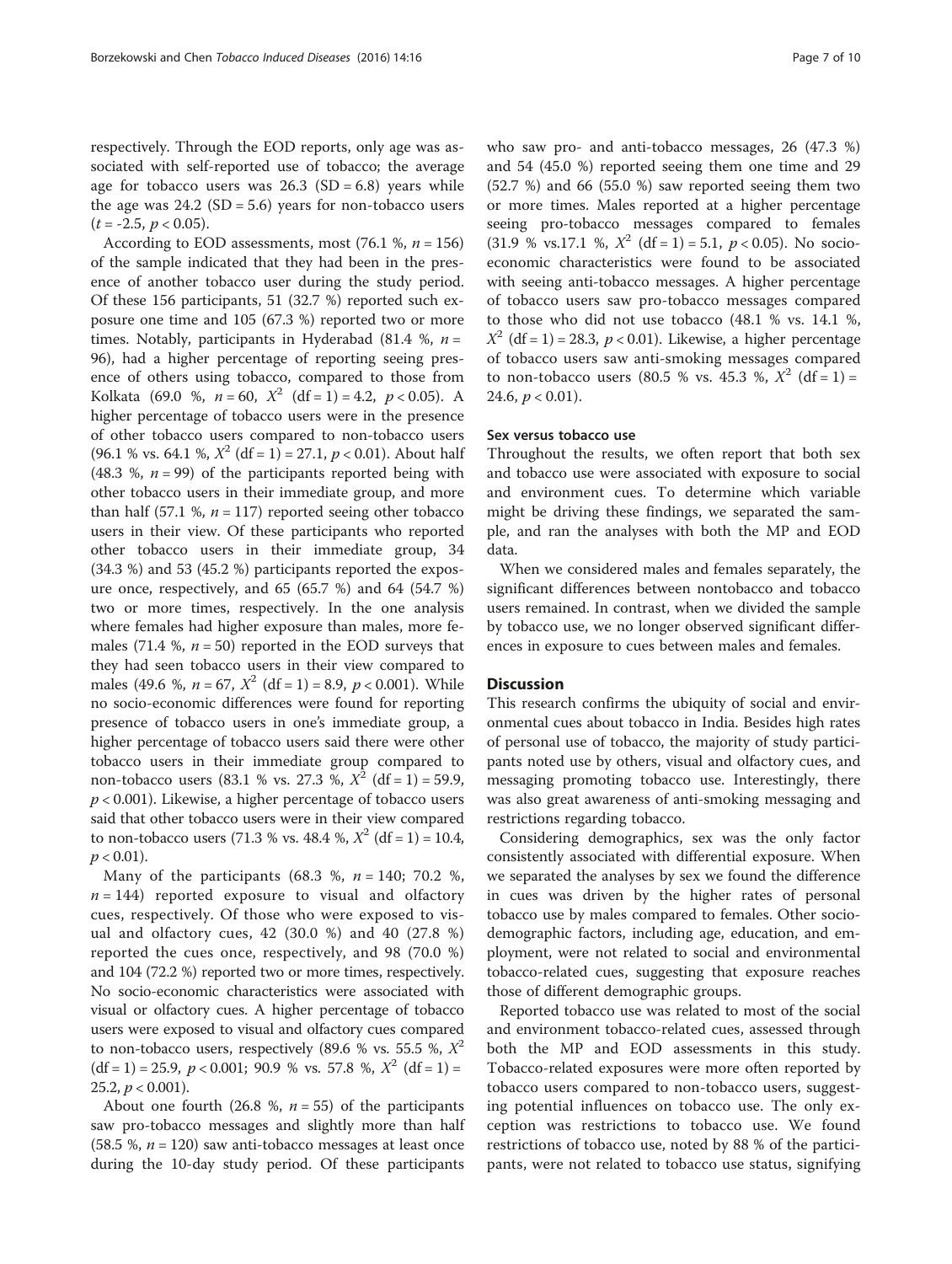that although restrictions of tobacco use were very prevalent in these two Indian cities, they were equally observed by both tobacco users and non-tobacco users. Compliance with restrictions is of concern, as this data shows that even in the presence of perceived rules, personal and others use of tobacco was occurring.

Private places (i.e., homes and cars) and outside were the most prevalent settings for participants to use tobacco or to be exposed to tobacco-related cues and messages. Interestingly, private places, instead of public settings and school and workplaces, were also the most common setting for participants to report restrictions of tobacco use. This may reflect self-imposed policies, such as banning tobacco use in personal homes and cars. Conversely, public settings (e.g., bars, restaurants, shopping malls, and places of worship, etc.) and schools and workplaces were usually less common settings for participants to use tobacco or report exposures. Tobacco use was substantially more likely to happen when participants were with friends and coworkers, compared to when alone or with families. Consistent with studies conducted in the U.S. and other developed countries, this research found that exposure to others using tobacco was common and related to personal tobacco use [\[13, 14](#page-8-0)]. This phenomenon of "social smoking" [\[13](#page-8-0), [14,](#page-8-0) [37\]](#page-9-0) appears as a risk factor for tobacco use in India. This study also shows that it is not just cigarette smoking, as participants were aware of others using smokeless tobacco. This may be particularly important to explore with future efforts to curb smokeless tobacco use in India [\[38](#page-9-0)].

This study was the first EMA study in a LMIC to detail exposure to social and environmental exposures. Using the innovative approach of EMA, this study supports the hypothesis that reported tobacco use is associated with social and environmental cues and messages including the presence of other individuals using tobacco, the individuals' public settings, and the visual and olfactory cues of tobacco, etc. The study has several key strengths. First, EMA methods and new technology were used to collect data in real time, thus limiting systematic recall bias. The study also collected short-term recall data to compare against the momentary data. Both approaches resulted in similar association for tobacco use and exposures to cues, and we feel that the EOD approach may serve as a proxy and limit research burden associated with MP [[39\]](#page-9-0). Additionally, this is the first research combining the use of smokeless tobacco into an EMA studying the antecedents of tobacco use. Previous studies have only focused on "smoking" as the behavioral outcome. Our findings, however, resemble those from a recent study [[2\]](#page-8-0). In this work that collected self-report retrospective data on tobacco use throughout the country, the prevalence rate for tobacco use was 34.6 %.

Around a fifth (20.6 %) consumed only smokeless tobacco, 8.7 % only smoked only, and 5.3 % used both.

Like studies conducted in other settings, our results show that environmental cues were frequent and significantly related to tobacco use [[9,](#page-8-0) [17](#page-9-0)]. To our knowledge, this was the first study using an EMA to assess the relationship of the exposure to tobacco-related messages with real-time tobacco use. Previous EMA research has found that seeing tobacco was associated with intentions to use tobacco and future risks of using tobacco products, [\[19](#page-9-0), [31, 40](#page-9-0)] instead of actual tobacco use behavior. Retrospective research has demonstrated strong relationships between media/message exposure promotion tobacco with initiation and use; [[41, 42\]](#page-9-0) however, all these studies may be subject to recall and self-report bias.

Our study had several limitations. First, the study sample does not represent the overall population in India due to our non-random sampling method and focus on the cities of Hyderabad and Kolkata. To explore potential differences, we purposely recruited tobacco users as well as non-users. Also, participants were from urban settings in India, thus limiting the generalization to rural areas where tobacco use patterns and predictors may differ [[2\]](#page-8-0). The fact that the average age of our sample was  $25.0$  (SD = 6.2) also limited the study generalization to a comparatively young population in India. Additionally, since owning an Android phone was one of the eligibility criteria, our sample might be skewed towards higher socio-economic group and comprised a proportion of population of mobile owners in India. However, this bias is less of a concern due to the following facts. India has an estimated 117 million smartphone users [[43\]](#page-9-0) and, as of September 2014, over 930 million mobile phones, reflecting ownership by over 77 % of the country's population [\[44\]](#page-9-0). It is also worth noting that inexpensive "bootleg" versions of mobile phones and Android phones were widespread in our sample and study sites. Thus, this limitation may be relatively minor.

This study validity depended profoundly on participant compliance, while our MP compliance was low (.46). The study results would be largely biased if the participants who were more compliant actually were exposed to social and environmental exposures differently than those who were less compliant. However we did not find this to be true since only employment is the only predictor of the compliance rates [\[35](#page-9-0)] and the employment status did not actually predict the social and environmental exposures; and none of our examined exposures were significantly related to the MP or EOD compliance rates. Regardless, future studies should improve EMA study compliance to achieve more satisfactory internal validity. We also acknowledged that the percentage of participants who reported social and environmental exposures measured by EOD assessment was generally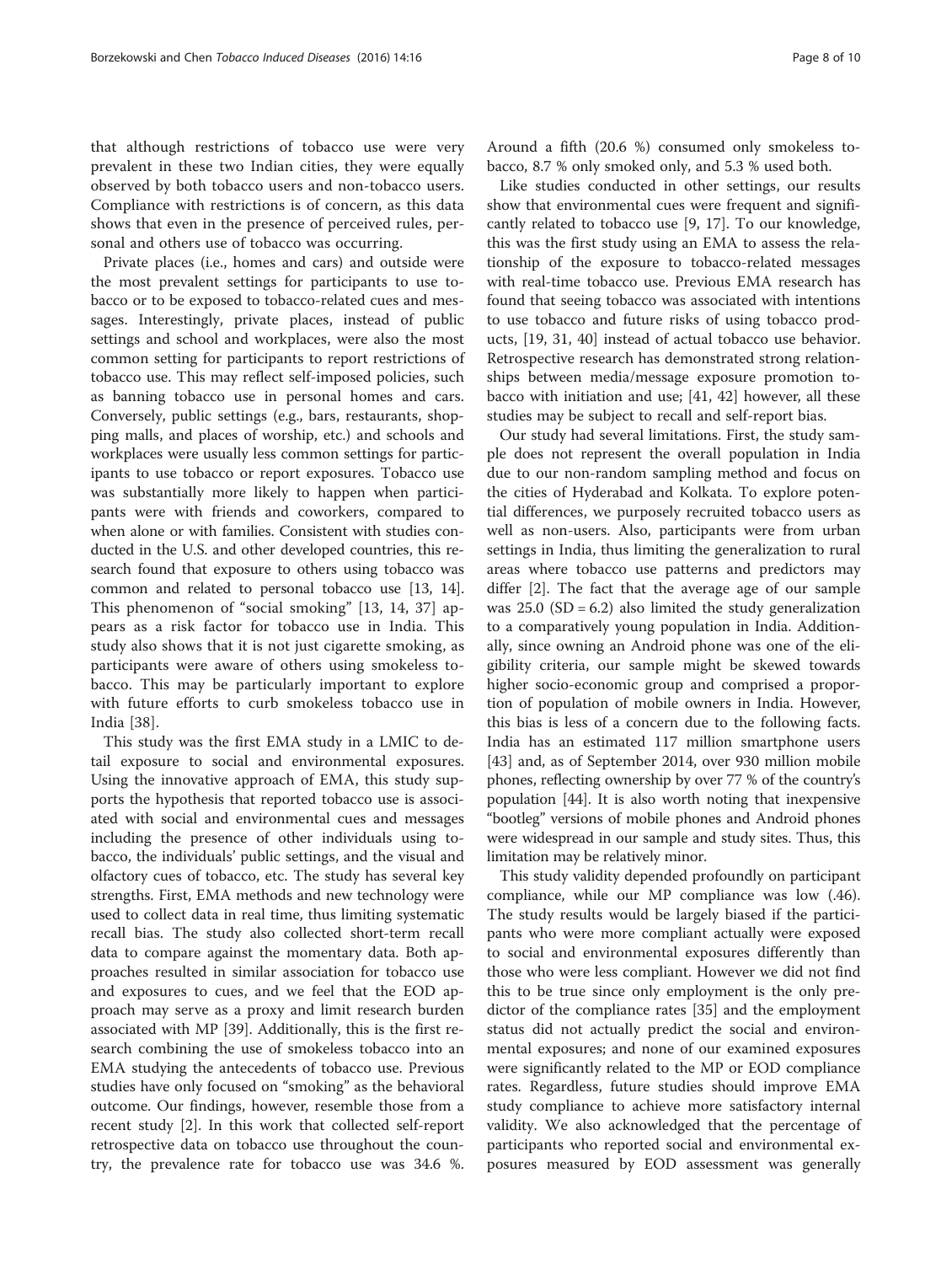<span id="page-8-0"></span>higher than that of MP assessment, indicating the importance of a future exploration on the differences of using these two methods to capture tobacco-related cues. This discrepancy can be attributed to the fact that participants failed to complete a MP survey while distracted by some social and environmental cues (e.g., chatting with smoking friends in a shopping mall), but still captured these daily cues in the EOD survey. This assumption needs to be further validated by future studies that explore EMA compliance by examining the specific moments that lead to non-compliances. This study was also limited in its reliance on self-report data [\[45](#page-9-0)]. Particularly, self-reported data are subject to individuals' momentary mood and can be adversely influenced by deception or self-deception [\[24\]](#page-9-0). Other objective measurements of tobacco use and cues might lead to different conclusions. Nevertheless, EMA records of cigarette consumption has proven in other settings to correlate well with the biomedical marker carbon monoxide (CO) [[25\]](#page-9-0). More studies are require to validate the use EMA for testing real-time smokeless tobacco use, as we believe this is the first to explore this behavior.

# Conclusions

Future cessation interventions and advocacy efforts must address the pervasive nature of tobacco in India. This study found that participants frequently encountered others who were using tobacco as well as visual and olfactory cues. As these might be strong risk factors for personal tobacco use, there should be attempts to lessen public use. Better enforcement of restrictions and bans on tobacco advertising and promotion are needed, as this work shows that Indians are seeing such tobacco related cues.

This work provides great support for employing realtime and individualized ecological momentary approaches [[46](#page-9-0)] in natural environments and interventions. By using the predictive algorithms programmed in the EMI system, there can be on the spot psychological and behavioral guidance to lessen the impact of social and environmental cues for tobacco use. If individuals receive timely and contextually relevant interventions to respond and cope with encountered cues, they might be better able to reduce or quit tobacco use. Applications that help individuals quit smoking have been implemented in some western countries such as New Zealand and in the United States [[47, 48\]](#page-9-0) with highly successful outcomes; they have not yet, to our knowledge, been employed in LMICs. Our study shows that implementing research studies in India using EMA methods are important and feasible; we are hopeful that similar studies can be successfully implemented in India or other similar LMICs to curb or eliminate tobacco use.

#### Abbreviations

EMA: ecological momentary assessment; EOD: end of day; LMIC: lower- or middle-income country; MP: momentary prompt.

#### Competing interests

The authors declare that they have no competing interests.

#### Authors' contributions

DLGB was responsible for the conception and design of this study. DLGB obtained funding and trained the in-country team in data collection. DLGB advised the analysis and writing of the article. JCC conducted the data analysis and prepared the initial draft of the article. Both DLGB and JCC take responsibility for the write up and findings of this work. Both authors read and approved the final manuscript.

#### Acknowledgments

We would like to acknowledge the contributions of Ms. Andrea Soong, Dr. Pedro Pires, and Dr. Joanna Cohen (Johns Hopkins University Center for Global Tobacco Control) for their assistance with planning, implementation, and analyses of the research. We are also grateful to the research team at Policy Innovations Pvt. Ltd. in Hyderabad India for their support in participant recruitment, training in use of the application, as well as data collection.

#### Funding

The project was supported by an award from the Institute for Global Tobacco Control at the Johns Hopkins Bloomberg School of Public Health with funding from the Bloomberg Initiative to Reduce Tobacco Use.

#### Received: 3 September 2015 Accepted: 18 April 2016 Published online: 04 May 2016

#### References

- Sauvaget C, Ramadas K, Thomas G, Vinoda J, Thara S, Sankaranarayanan R. Body mass index, weight change and mortality risk in a prospective study in India. Int J Epidemiol. 2008;37(5):990–1004. doi[:10.1093/ije/dyn059](http://dx.doi.org/10.1093/ije/dyn059).
- 2. Bhawna G. Burden of smoked and smokeless tobacco consumption in India-results from the global adult tobacco survey India (GATS-India)-2009- 2010. Asian Pac J Cancer Prev. 2013;14(5):3323–9.
- 3. Sarkar BK, Reddy KS. Priorities for tobacco control research in India. Addiction. 2012;107(12):2066–8.
- 4. GATS. WHOGATS. Fact sheet, India: 2009-2010. Mumbai: Ministry of Health and Family Welfare, Government of India; 2010.
- 5. Shiffman S, Gwaltney CJ, Balabanis MH, Liu KS, Paty JA, Kassel JD, et al. Immediate antecedents of cigarette smoking: an analysis from ecological momentary assessment. J Abnorm Psychol. 2002;111(4):531.
- 6. Shiffman S. Relapse following smoking cessation: a situational analysis. J Consult Clin Psychol. 1982;50(1):71.
- 7. McDermut W, Haaga DA. Effect of stage of change on cue reactivity in continuing smokers. Exp Clin Psychopharmacol. 1998;6(3):316.
- 8. Warren CA, McDonough BE. Event-related brain potentials as indicators of smoking cue-reactivity. Clin Neurophysiol. 1999;110(9):1570–84.
- 9. Perkins KA, Gerlach D, Vender J, Meeker J, Hutchison S, Grobe J. Sex differences in the subjective and reinforcing effects of visual and olfactory cigarette smoke stimuli. Nicotine Tob Res. 2001;3(2):141–50.
- 10. Dunbar MS, Scharf D, Kirchner T, Shiffman S. Do smokers crave cigarettes in some smoking situations more than others? Situational correlates of craving when smoking. Nicotine Tob Res. 2010;12(3):226–34.
- 11. Carter BL, Tiffany ST. The cue-availability paradigm: the effects of cigarette availability on cue reactivity in smokers. Exp Clin Psychopharmacol. 2001;9(2):183.
- 12. Thewissen R, van der Meijden VA, Havermans RC, van den Hout M, Jansen A. From the office to the pub: The role of smoking-relevant contexts and cue-elicited urge to smoke. Eur Addict Res. 2008;14(4):198.
- 13. Dietz NA, Sly DF, Lee DJ, Arheart KL, McClure LA. Correlates of smoking among young adults: The role of lifestyle, attitudes/beliefs, demographics, and exposure to anti-tobacco media messaging. Drug Alcohol Depend. 2013;130(1):115–21.
- 14. Song AV, Ling PM. Social smoking among young adults: investigation of intentions and attempts to quit. Am J Public Health. 2011;101(7):1291.
- 15. Sayette MA, Hufford MR. Effects of cue exposure and deprivation on cognitive resources in smokers. J Abnorm Psychol. 1994;103(4):812.